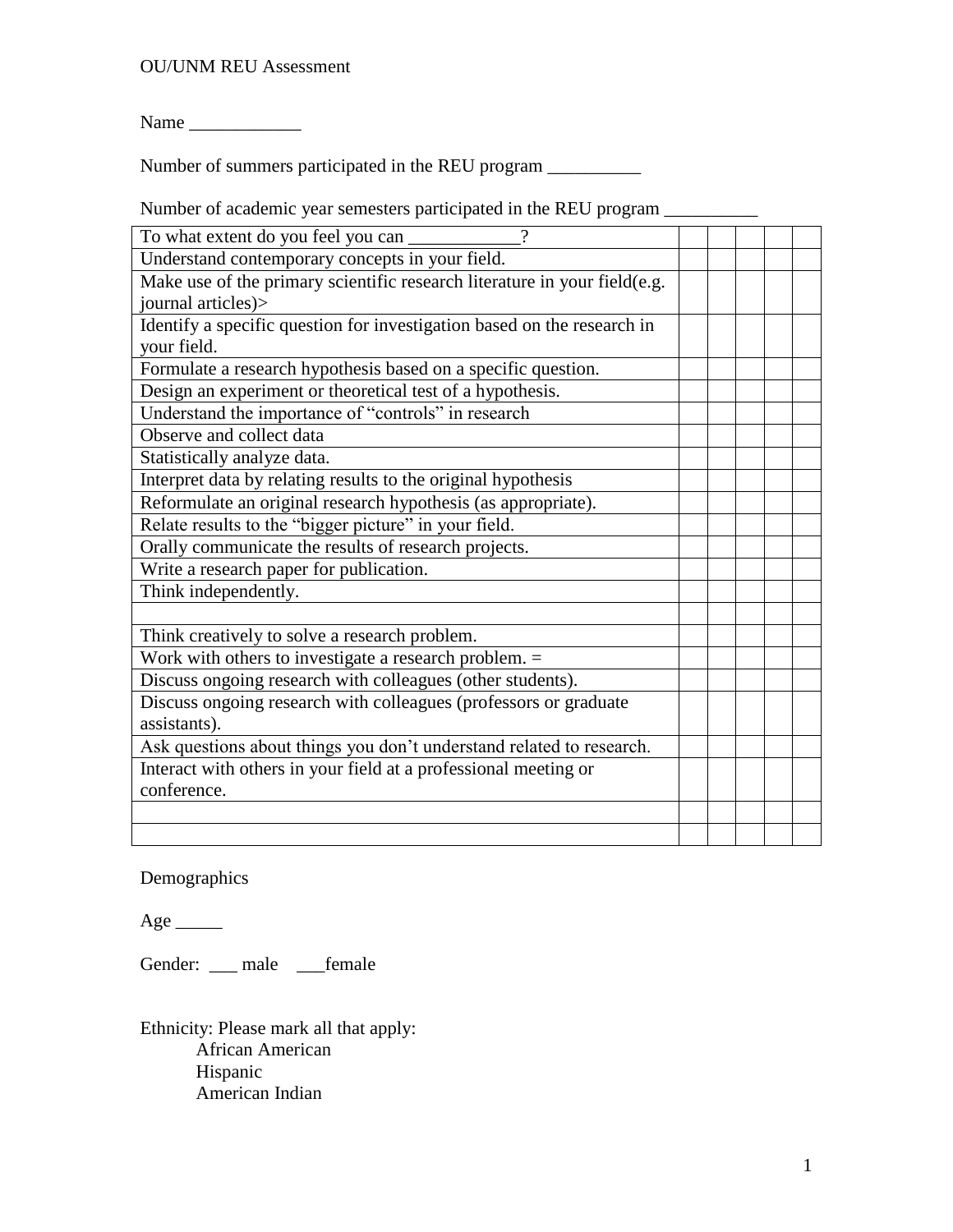Alaska Native Native Hawaiian or Other Pacific Islander Other (please specify) \_\_\_\_\_\_\_\_\_\_\_\_\_

Have you ever been identified as having a disability? Yes No Please share any detail you feel comfortable.

If yes, how could the REU program better accommodate you and your special needs if any.

How did you find out about our REU program? OU's website NSF's REU Site website Word of mouth Announcement in class Other (please specify) \_\_\_\_\_\_\_\_\_\_\_\_\_\_\_\_\_

Open Ended Questions:

Please give an example of when you were frustrated in the REU program, and how you overcame it?

Please give an example of something you learned in the REU program that you were (are) really excited about?

When you were in elementary school, what did you want to be when you "grew up"?

When you were in high school, what did you want to be when you "grew up?"

When you entered the REU program, what were you planning for your future career?

How did you change your future plans after participation in the REU program?